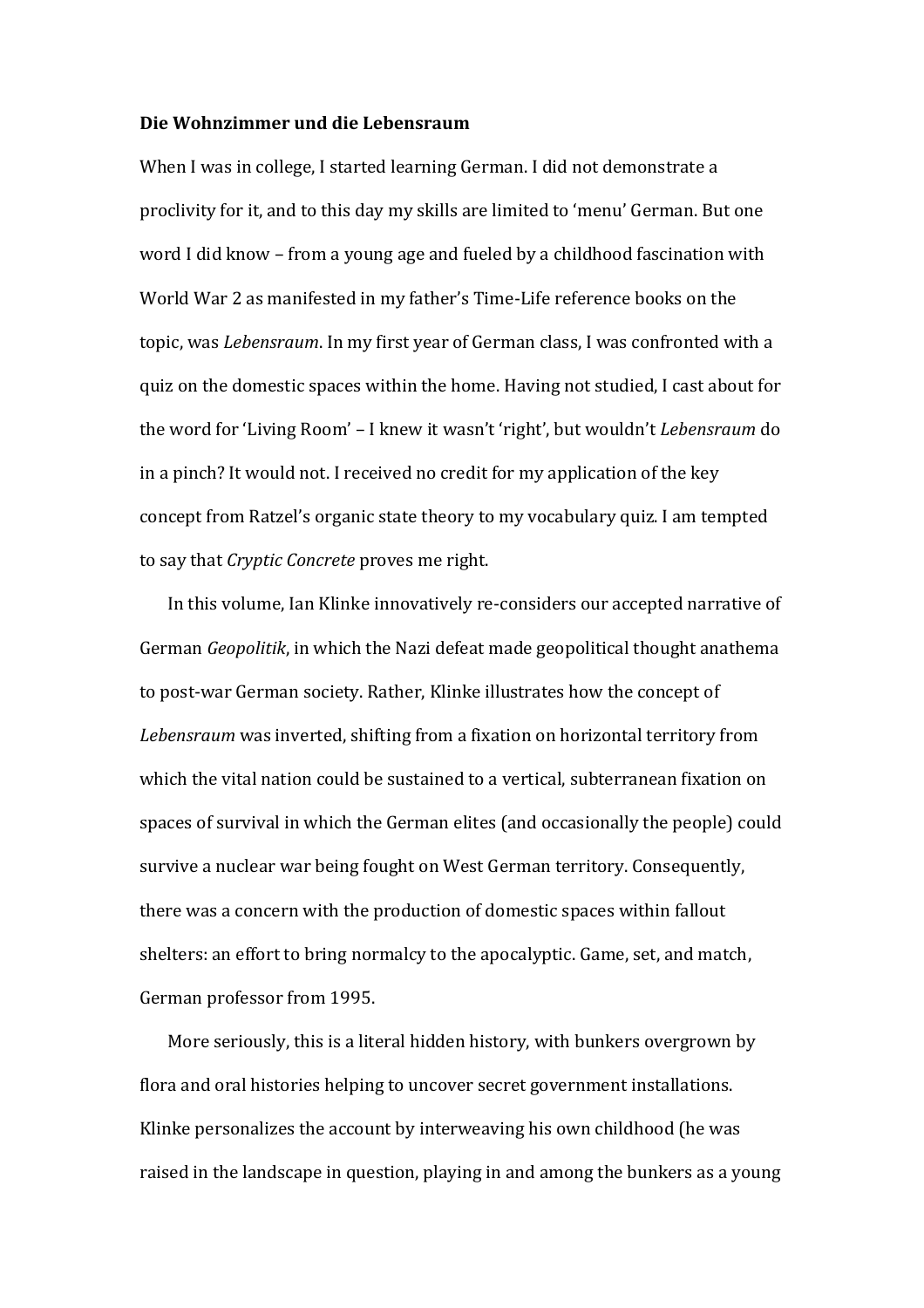man) and with his own photography adorning the inside pages. It is a deeply personal project, and the way it is written, presented, and theorized is very distinctive as a result.

There are many virtues to the volume. First, Klinke highlights several flaws in the geopolitical and biopolitical literature thus far: the artificial divide between imperial and Cold War thought, the lack of attention to psychoanalysis, and the lack of attention to architecture and its role as the connection between geo- and bio-politics. On the first point, Klinke effectively demolishes the extant narrative of Nazi geopolitics, showing not only how ideas such as *Lebensraum* persisted in new forms after the war, but also how many of the military personnel representing West Germany in institutions such as NATO had previously been fighting against the allies previously. While I was aware of some holdovers, especially in the field of rocketry, I did not realize the scope of the holdovers from the old regime to the new. It is therefore not a surprise that some of the geopolitical ideology was held over as well.

On the second point, Klinke uses psychoanalytic approaches to explain the phenomena he studies. While other fields of geography have embraced this theoretical approach (if not warmly), geopolitics has mostly remained aloof. Yet Klinke's deployment of the death drive to make sense of the West German willingness to authorize tactical nuclear strikes on its own territory. Klinke really demonstrates the utility of this approach when he goes to work in the East German archives, reading their interpretation of the West German participation in war games. Even at the time, it seems, the East Germans could see something subterranean within the West German psyche, which could rise up and lead to devastation.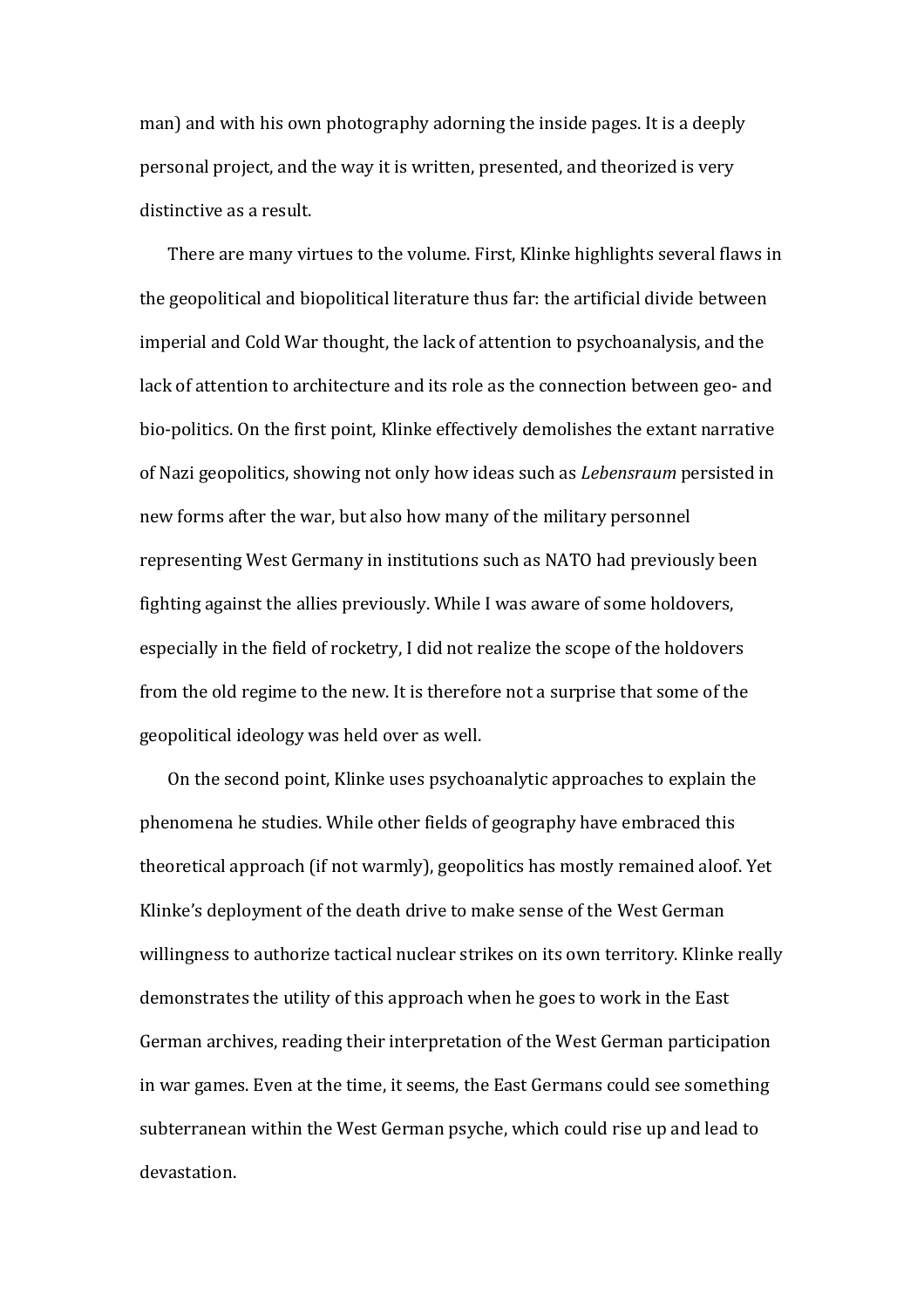On the third point, Klinke positions himself alongside the recent turn towards materiality in political geography, showing how the archetypal architecture of the camp – so thoroughly explored in the literature on biopolitics – was topologically inverted and re-constituted in the biopolitical forms of the bunker (in which elite populations could survive, while those left outside would die) and of the missile silo (a complex geography of American exceptions to West German sovereignty).

Altogether, the volume is an impressively well-researched example of historical geopolitics that calls into question many of the field's assumptions. I would note though two criticisms. First, I wonder at Klinke's engagement with materiality. The book is, after all, called *Cryptic Concrete*, and it calls attention to the materiality of bunkers repeatedly in its review of the literature and in its argumentation. Further, Klinke is quite right that we rarely examine architecture in the realm of geopolitics. Nevertheless, in *Cryptic Concrete* the architecture feels more like an architecture of the mind that a material architecture. In Klinke's analysis it is, after all, the shaping of the West German collective subjectivity by the firestorms erupting from British and American bombers in the final stages of the war that drives them into the bunker. What role does the concrete of the bunker play in all of this, distinct from the traumatic geographies of the Germans? And given Klinke's time in the East German archives, I was curious how the East Germans related to *their* concrete bunkers, given they had similar traumatic pasts and a similar geopolitical situation (on the front lines of a putative World War 3) during the Cold War? In short, there is something overdetermined about this account of collective trauma. Both the people and the concrete seem to be lacking in agency, instead perpetually haunted by the past.